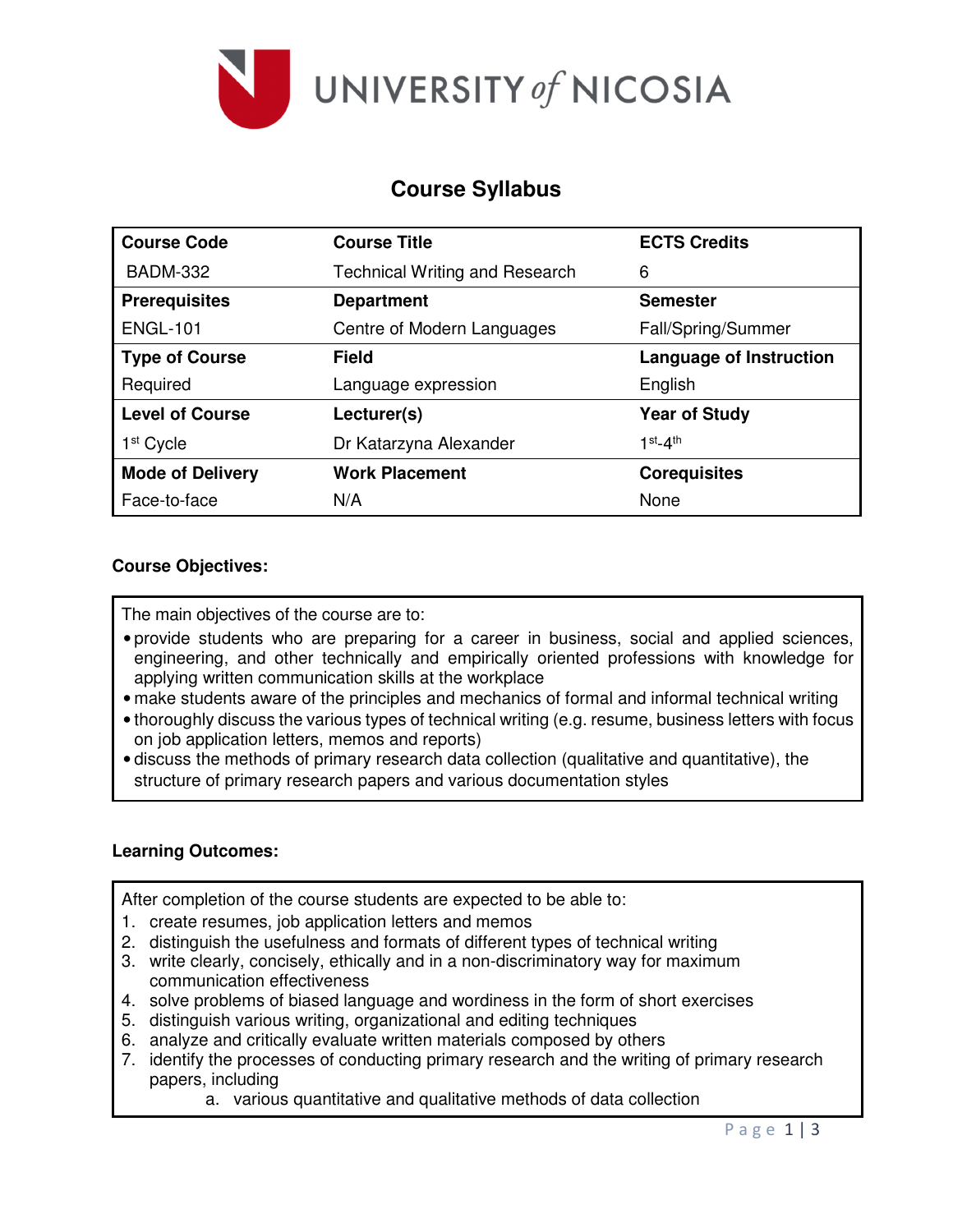

- b. the structure of a primary research paper
- c. various styles of source citation and documentation
- d. ethics in data collection and writing
- 8. demonstrate increased self-awareness and self-confidence in writing through collaborative interaction with peers and through independent study

## **Course Content:**

- 1. The Significance of Technical Writing
- 2. Writing at School Vs Writing at Work
- 3. Five Steps to Successful Technical Writing
- 4. How to Create your Resume
- 5. How to Write Job Application Letters
- 6. Avoiding Discriminatory Language
- 7. Conciseness Vs Wordiness
- 8. Writing Memos
- 9. Feasibility Reports
- 10. Progress Reports
- 11. Research:
	- a. Primary Vs Secondary Research
	- b. Data collection in primary research (qualitative and quantitative)
	- c. The organization of a primary research paper (i.e. abstract, introduction, review of related literature, methodology section, analysis/results/discussion, conclusion, reference section, appendices)
	- d. Various documentation styles (e.g. the British Standard/the Harvard systems, the Chicago Manual and the American Psychological Association Style)

Avoiding plagiarism

#### **Learning Activities and Teaching Methods:**

Lectures, group work, discussions with class participation, assignments

## **Assessment Methods:**

Assignments, final examination, attendance/class participation